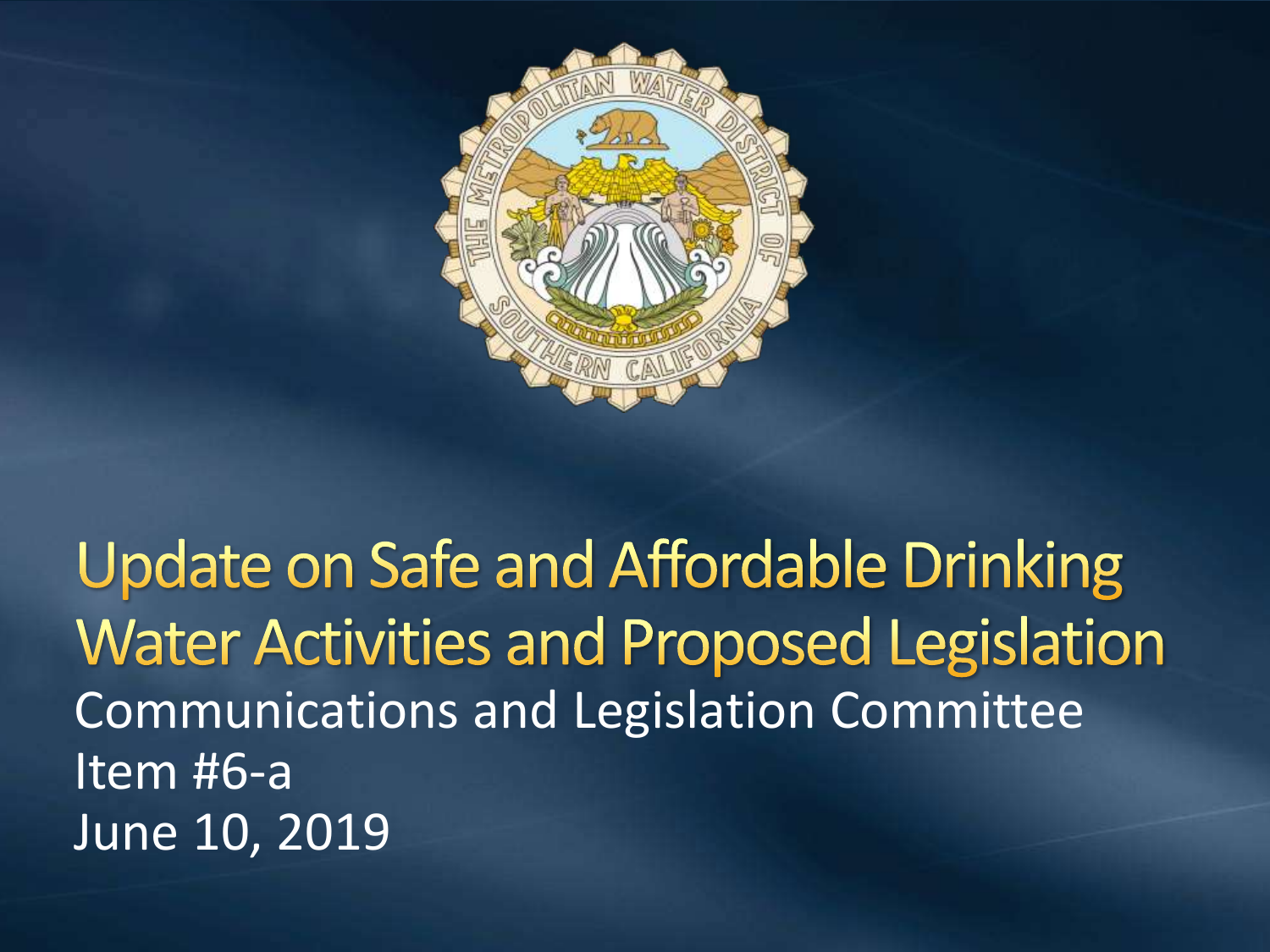**2019 Proposed Legislation Supported by Metropolitan** 

SB 669 (Caballero, D-Salinas), Water Quality: Safe Drinking Water Fund – Held in Senate

**CSB 414 (Caballero, D-Salinas), Small System** Water Authority Act – In Assembly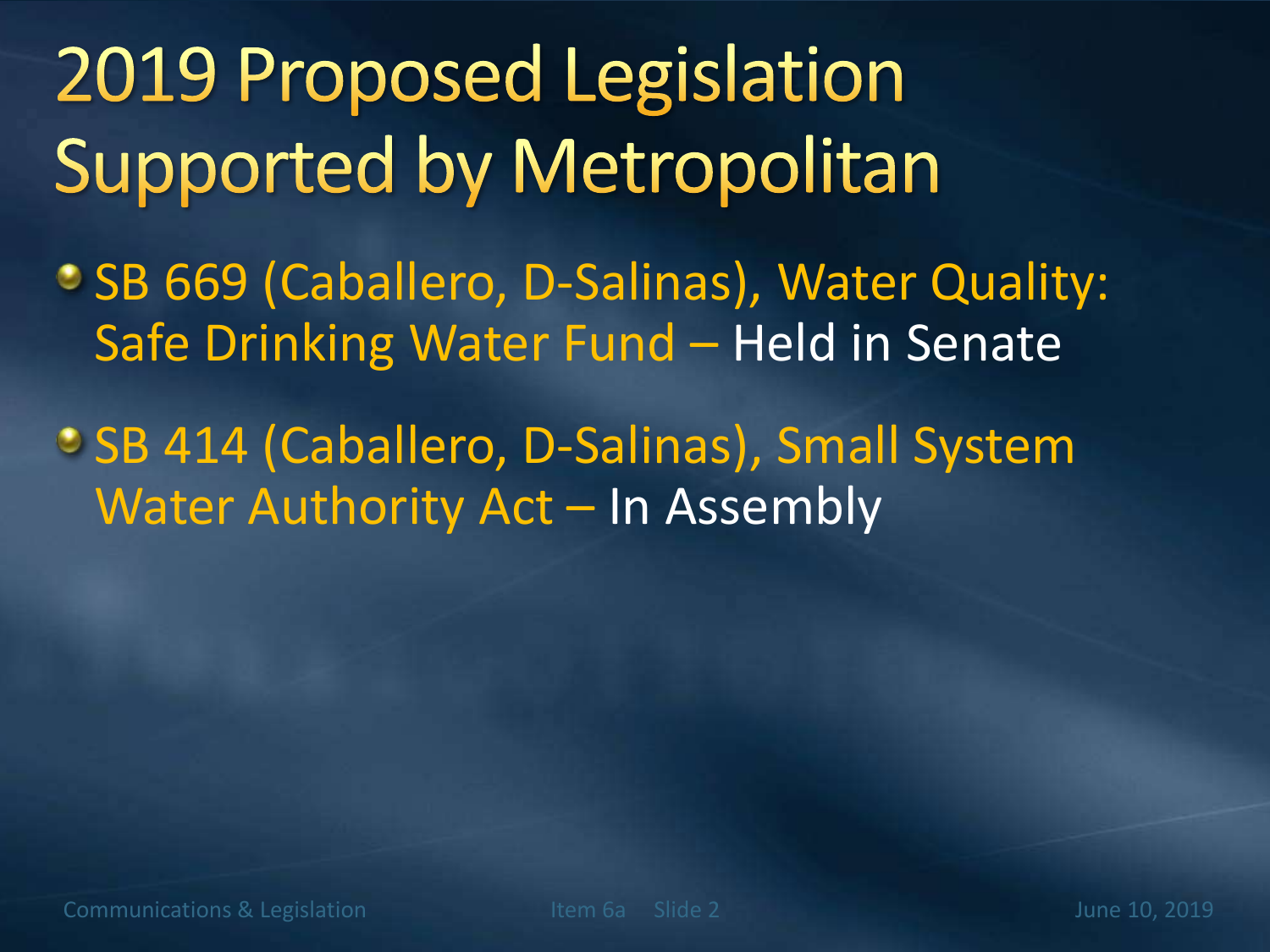# 2019 Proposed Legislation

AB 134 (Bloom, D-Santa Monica), Safe Drinking Water Restoration – In Senate

- AB 217 (Garcia, D-Coachella), Safe Drinking Water for All Act – Assembly Floor
- SB 200 (Monning, D-Carmel), Safe and Affordable Drinking Water Fund – In Assembly
- **Governor's Trailer Bill language**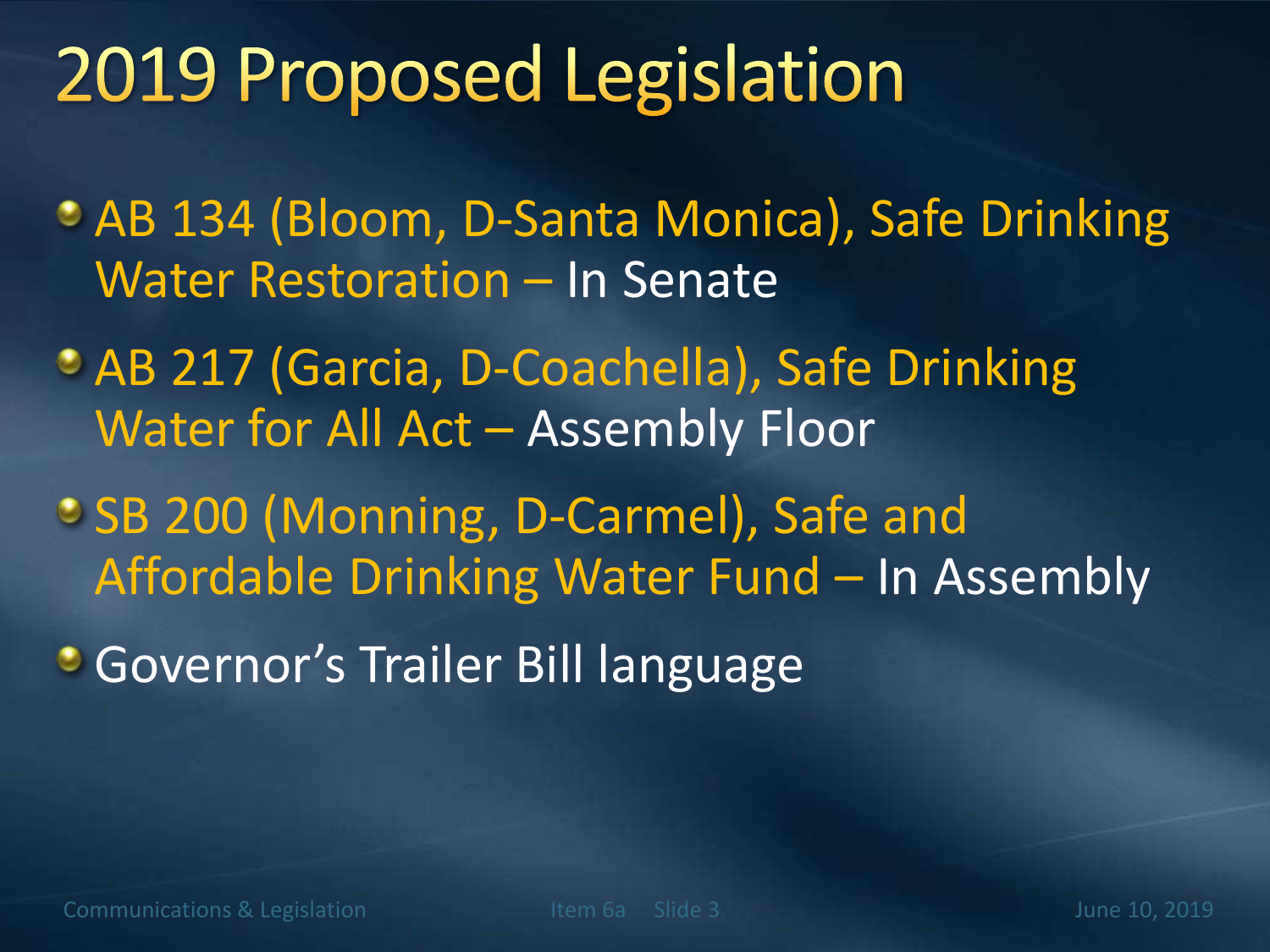# **Key Provisions**

| <b>Policies</b>                                      | <b>AB 134</b><br>(Bloom) | <b>AB 217</b><br>(E. Garcia) | <b>SB 200</b><br>(Monning) | <b>SB 414</b><br>(Caballero) | Governor's<br><b>Trailer Bill</b><br>Language |
|------------------------------------------------------|--------------------------|------------------------------|----------------------------|------------------------------|-----------------------------------------------|
| <b>Water System</b><br><b>Tax</b>                    |                          |                              |                            |                              |                                               |
| <b>Agricultural</b><br><b>Fees</b>                   |                          |                              |                            |                              |                                               |
| <b>General Fund</b><br><b>Appropriation</b>          |                          |                              |                            |                              |                                               |
| <b>Provides</b><br><b>Regional</b><br><b>Funding</b> |                          |                              |                            |                              |                                               |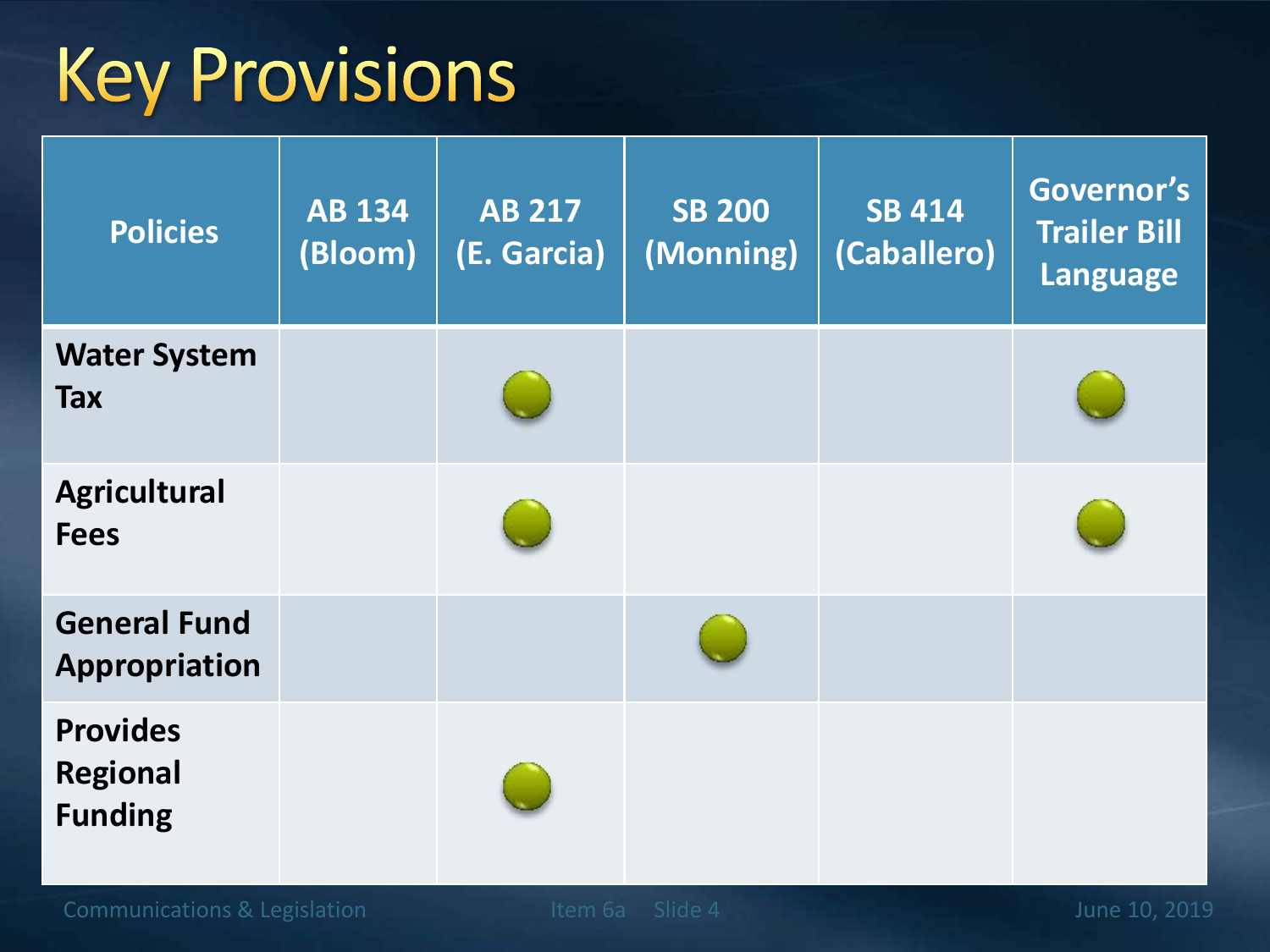# Key Provisions (cont.)

| <b>Policies</b>                                                          | <b>AB 134</b><br>(Bloom) | <b>AB 217</b><br>(E. Garcia) | <b>SB 200</b><br>(Monning) | <b>SB 414</b><br>(Caballero) | Governor's<br><b>Trailer Bill</b><br>Language |
|--------------------------------------------------------------------------|--------------------------|------------------------------|----------------------------|------------------------------|-----------------------------------------------|
| <b>Addresses</b><br><b>Governance</b>                                    |                          |                              |                            |                              |                                               |
| <b>Provides</b><br><b>Funding for</b><br><b>Domestic</b><br><b>Wells</b> |                          |                              |                            |                              |                                               |
| <b>Agricultural</b><br><b>Enforcement</b><br><b>Waiver</b>               |                          |                              |                            |                              |                                               |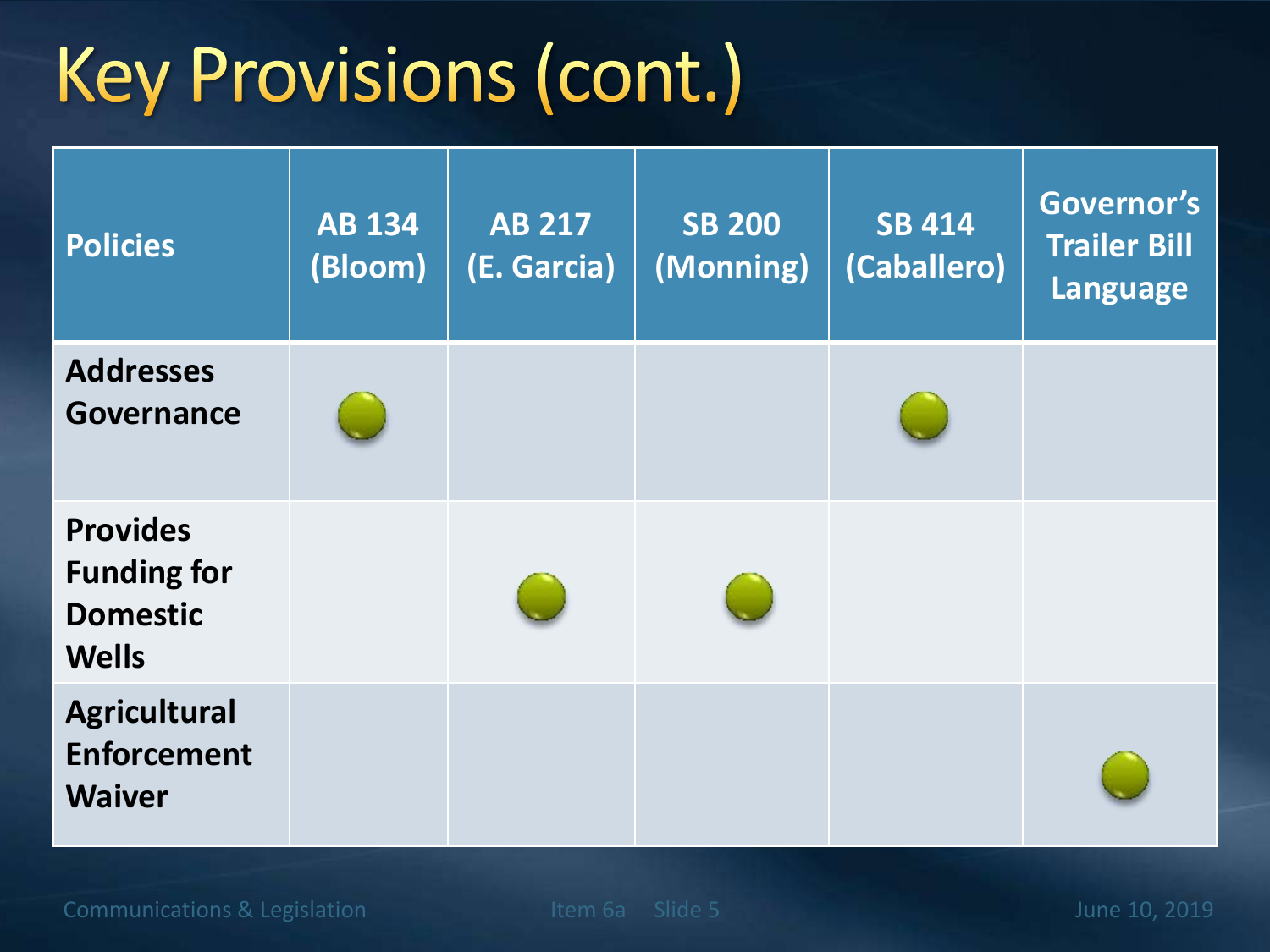### FY 2019-20 Proposed State Budget

**Governor proposed trailer bill language** 

- **S4.9 million one-time General Fund**
- $\circ$  \$129 million annually from water tax and agricultural fees
- **Senate rejected Governor's proposal and** approved:
	- Continuous \$150 million General Fund appropriation
	- Funding becomes operative only if SB 200 (Monning, D-Carmel) is enacted

Communications & Legislation The Telecommunication Communications & Legislation Item 6a Slide 6 June 10, 2019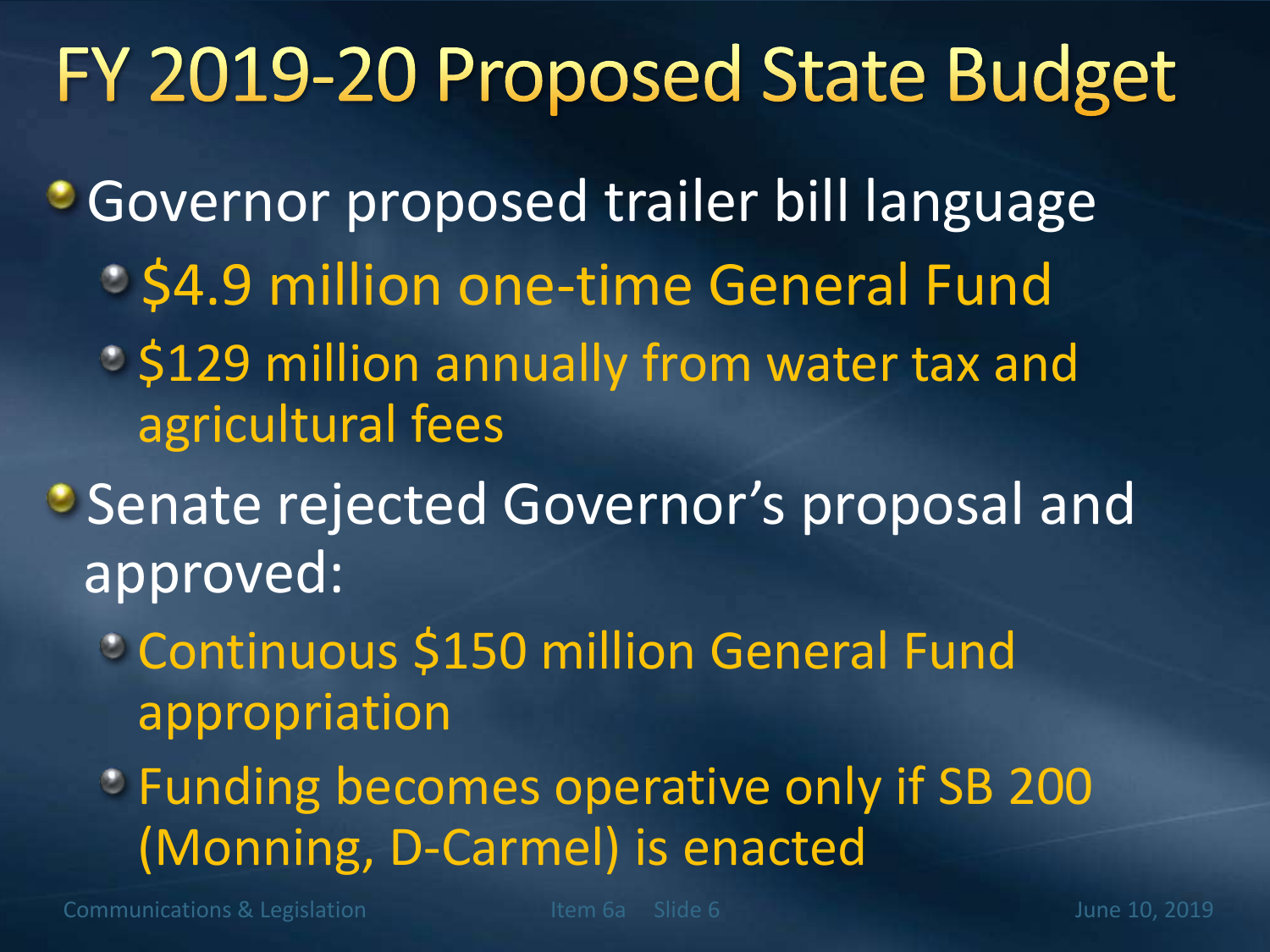### 2019-2020 Proposed Budget cont'd.

**• Assembly deferred action in budget PREFERED 2.5 THE STARE EXAGGE STARES EXAM** PREFERENCE TO REFERENCE THE PREFERENCE **REPAIREMENT CONTACT STARES IN A PREFERENCE TO REPAIR FIGURE 10 AM** PREFERENCE TO REPAIR FIGURE 100 AM PREFERENCE TO REPAIR FIGURE 100 AM P legislative policy committees on AB 217 (Garcia, D-Coachella) and AB 134 (Bloom, D-Santa Monica)

**Set aside \$4.9 million, pending future policy** bills and added one-time \$13 million General Fund appropriation to address emergency needs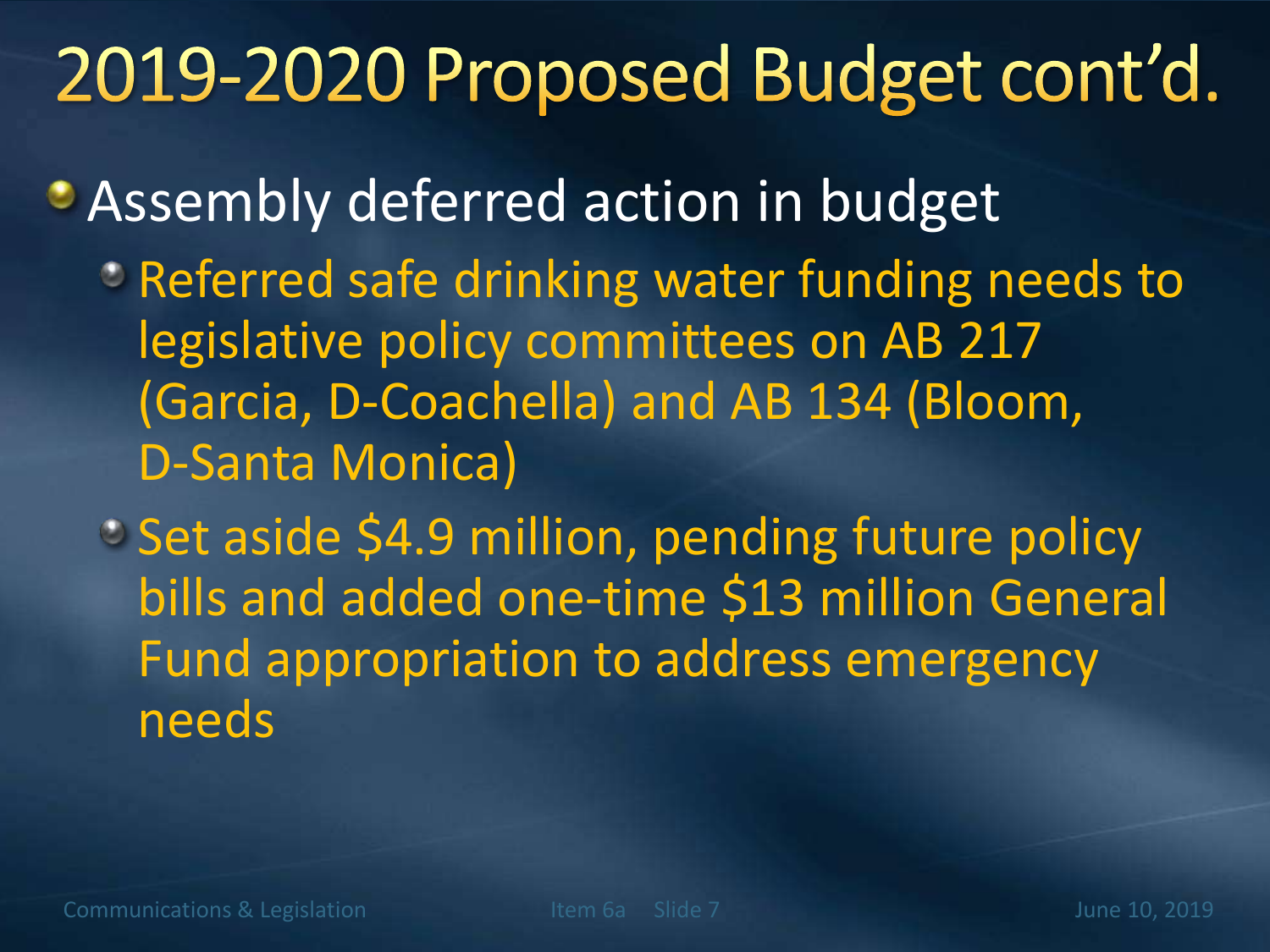# **Budget Process**

#### **June 15 Budget Bill deadline**